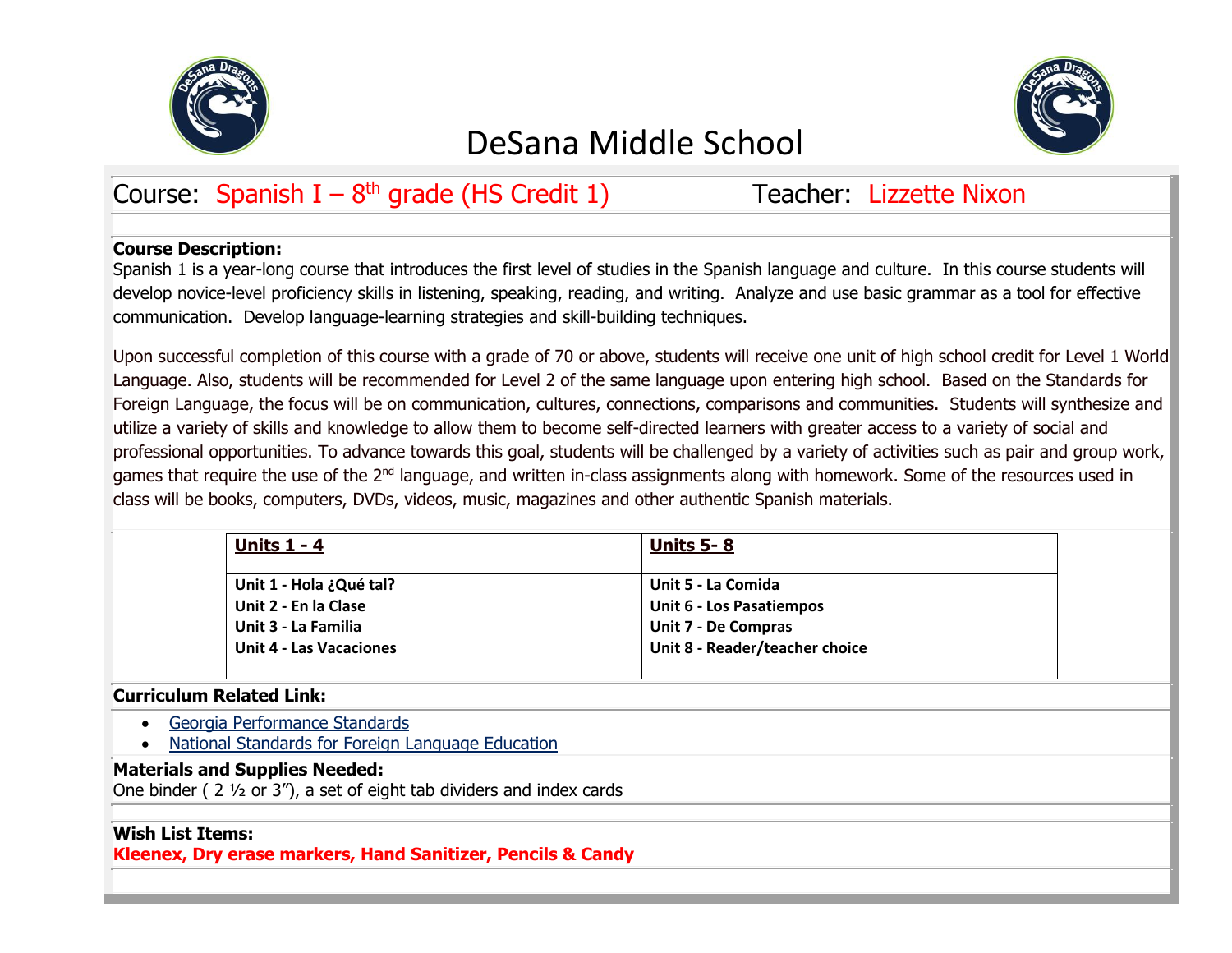



*Desana's 8th grade teachers will work to use consistent and effective grading and reporting procedures throughout this year. We ask that you read over this document to familiarize yourself with these procedures. If you have any questions or concerns, please contact your child's teachers.*

**Formative** – Assessments such as homework, class work and quizzes, that provide students with practice while learning. These assignments are used to inform both the teacher and student regarding the learning progress.

**Summative** – Assessments/assignments, such as unit tests and projects that determine student mastery of standards after the unit or learning activity has been completed.

### **Missing Formatives**

- 1. If a student does not turn in a formative assessment by the due date the grade will be marked as "missing" in Parent Portal and on progress reports to help make a student aware of the opportunity to make up the assessment.
- 2. If/when the assessment is turned in, the grade will be entered in Parent Portal.
- 3. The highest possible grade on late formatives is a **75%**.
- 4. There are no retakes of formative assessments.

### **Summative Assessments (In-class Assessments)**

- 1. If a student earns a 74% or lower on a summative assessment (test/in-class essay), he/she has the opportunity to retake the assessment **IF** the relearn and recovery process is followed.
- 2. Students who wish to retake or reassess must do the following:
	- a. Students must complete a relearn assignment, designated by the teacher (i.e. Complete and turn in missing formatives, attend a reteaching session, review notes and write a summary, complete online tutorials).
	- b. Once the relearn assignment is complete, the student may schedule a time with the teacher to retake the summative assessment.
- 3. The highest grade a student can earn on the retake of a summative assessment/projects will be a **75%**.

### **Late Summative Projects, Writing Assignments, etc. (NOT an in-class Summative Assessment)**

- 1. If a student does not turn in a summative project, writing assignment, etc. by the due date, the grade will be marked as "missing" in Parent Portal. \*
- 2. If/when the assignment is turned in, the new grade will be entered.
- 3. The highest grade a student can earn on a late summative assignment is a **75%**.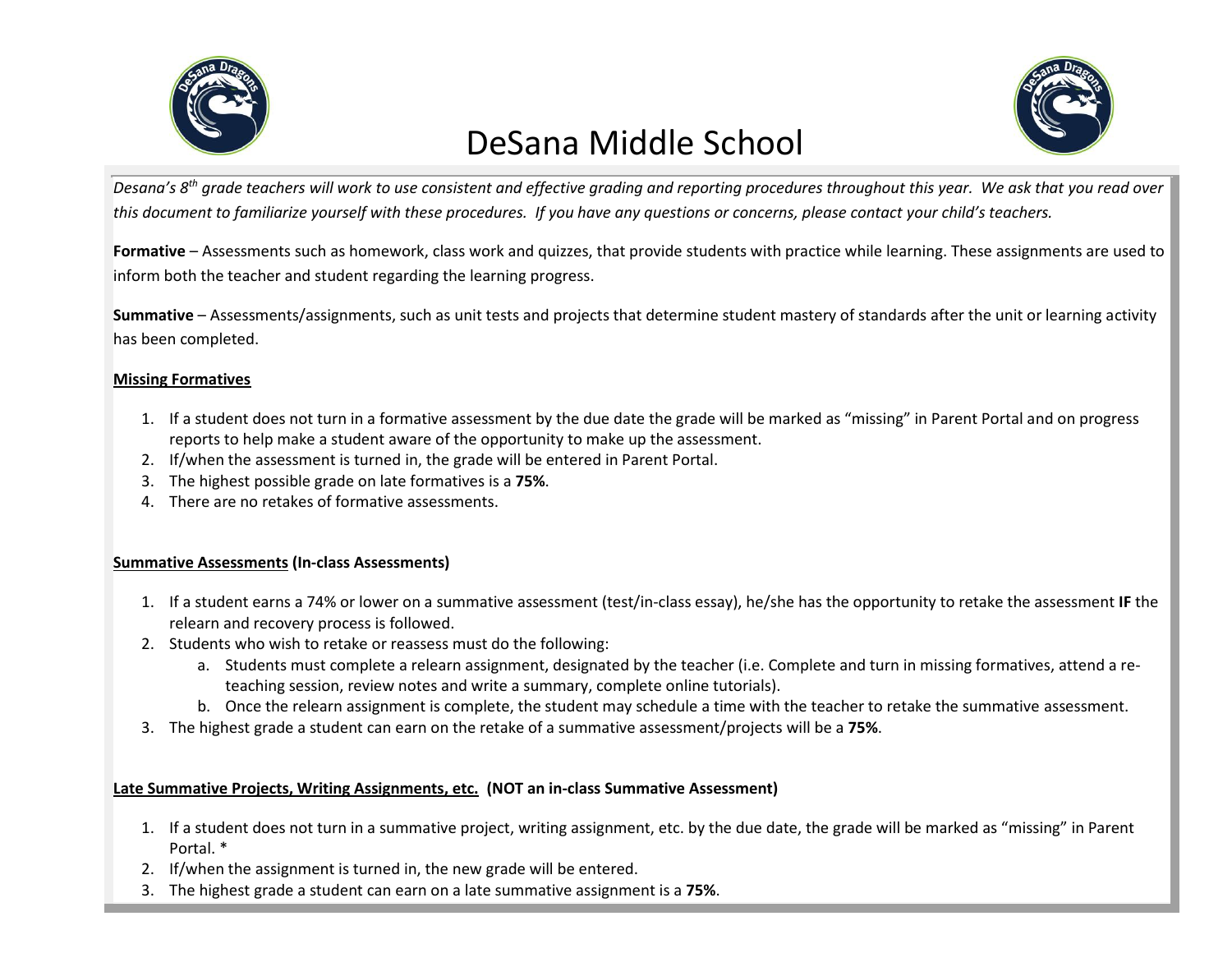

4. If the student earns a 74% or lower on a late summative project, writing assignment, etc., he/she will have the same opportunity to redo the assignment to earn a score of no higher than a **75%**. The teacher will designate the relearn/recovery process needed.

\*If missing (M) is marked for an assignment in Parent Portal, a 0 is automatically calculated into the student's grade point average at that time.

\*\*Missing, late, or retake assignments and tests must be completed in the same semester that the assignment was given. \*\*

# Forsyth County Grading Scale:

| $A = 90$ and Above $C = 70-79$ |                    |
|--------------------------------|--------------------|
| $B = 80 - 89$                  | $F = 69$ and Below |

## **Assessment Weight:**

| 20%<br><b>Formative</b> | Formative grades are assignments such as homework, class work, quizzes, drafts or portions of essays,<br>projects, research papers, and presentations. They provide practice while learning. These assignments,<br>observations, and conversations are used to inform both the teacher and student about the learning process and lead<br>to potential success on summative assessments. They count as 20% of each semester average. |  |
|-------------------------|--------------------------------------------------------------------------------------------------------------------------------------------------------------------------------------------------------------------------------------------------------------------------------------------------------------------------------------------------------------------------------------------------------------------------------------|--|
| 80%<br><b>Summative</b> | <b>Summative grades</b> are assignments/assessments such as unit tests, projects, essays, research papers, and<br>presentations which may integrate multiple standards. These grades reflect student mastery of standards after the<br>learning activity is completed and count as 80% of each semester average.                                                                                                                     |  |
|                         | Work Habits are behaviors that have the potential to increase academic achievement, promote lifelong learning, and<br>foster personal accountability.                                                                                                                                                                                                                                                                                |  |